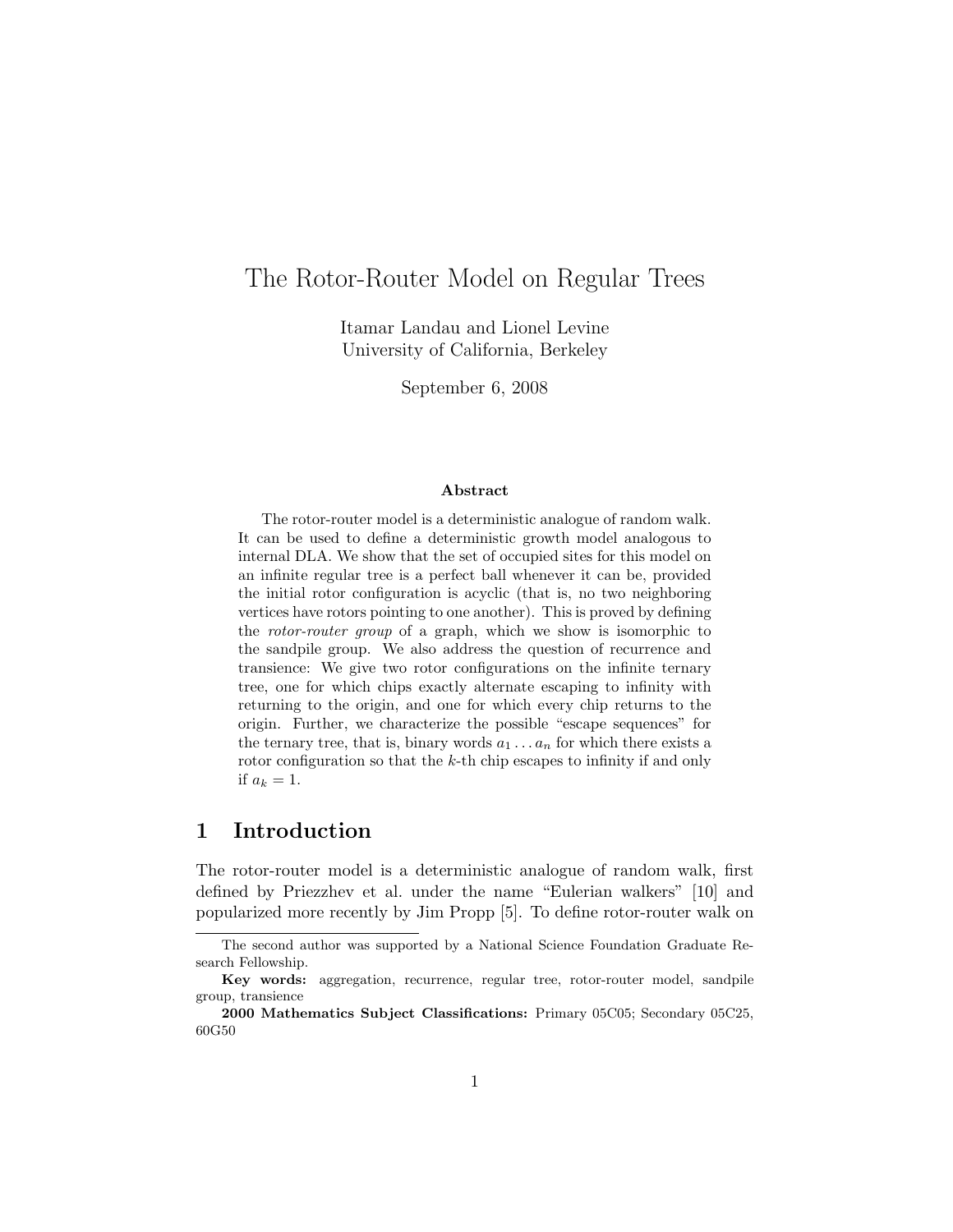a tree  $T$ , for each vertex of  $T$  we choose a cyclic ordering of its neighbors. Each vertex is assigned a "rotor" which points to one of the neighboring vertices. A chip walks on the vertices of  $T$  according to the following rule: when the chip reaches a vertex  $v$ , the rotor at  $v$  rotates to point to the next neighbor in the ordering, and the chip steps in direction of the newly rotated rotor. In *rotor-router aggregation*, we grow a cluster of points in T by repeatedly starting chips at a fixed vertex o and letting them walk until they exit the cluster. Beginning with  $A_1 = \{o\}$ , define the cluster  $A_n$ inductively by

$$
A_n = A_{n-1} \cup \{x_n\}, \qquad n > 1
$$

where  $x_n \in T$  is the endpoint of a rotor-router walk started at o and stopped on first exiting  $A_{n-1}$ . We do not change the positions of the rotors when adding a new chip. Thus the sequence  $(A_n)_{n>1}$  depends only on the choice of the initial rotor configuration.

Recent interest has focused on rotor-router aggregation in the integer lattice  $\mathbb{Z}^d$ . Jim Propp noticed from simulations in  $\mathbb{Z}^2$  that the shape  $A_n$  is extremely close to circular, and asked why this was so [5]. The spherical shape of  $A_n$  in  $\mathbb{Z}^d$  is proved in [7, 8]. Here we prove an analogous result for rotor-router aggregation on the infinite d-regular tree. We say that a rotor configuration is acyclic if the rotors form no oriented cycles. On a tree, this condition is equivalent to forbidding oriented cycles of length 2: there is no pair of neighboring vertices  $x, y$  such that both the rotor at x points to y and the rotor at  $y$  points to  $x$ . As the following result shows, provided we start with an acyclic rotor configuration, the occupied cluster  $A_n$  is a perfect ball for suitable values of  $n$ .

**Theorem 1.1.** Let T be the infinite d-regular tree,  $d \geq 3$ , and let

$$
B_r = \{ x \in T : |x| \le r \}
$$

be the ball of radius r centered at the origin  $o \in T$ , where |x| is the number of edges in the path from o to x. Write

$$
b_r = \#B_r = 1 + d\frac{(d-1)^r - 1}{d-2}.
$$

Let  $A_n$  be the region formed by rotor-router aggregation in T, starting from n chips at o. If the initial rotor configuration is acyclic, then

$$
A_{b_r}=B_r.
$$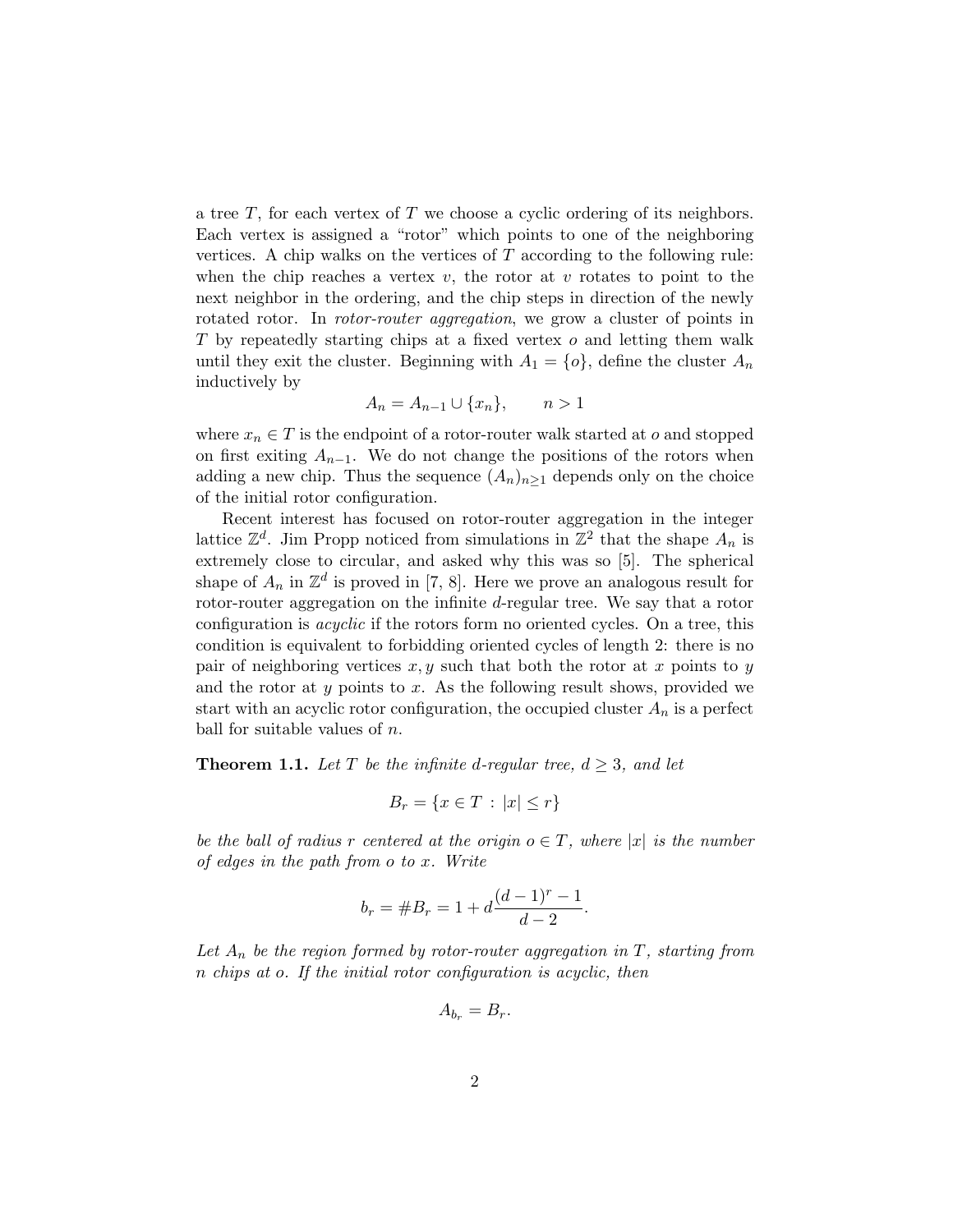The proof of Theorem 1.1 uses the sandpile group of a wired regular tree (that is, a finite regular tree with the leaves collapsed to a single vertex, and an edge added from the root to this vertex), whose structure was found in [6]. In section 2 we define the rotor-router group of a graph and show that it is isomorphic to the sandpile group. We then use this isomorphism in section 3 to prove Theorem 1.1.

Much previous work on the rotor-router model has taken the form of comparing the behavior of rotor-router walk with the expected behavior of random walk. For example, Cooper and Spencer [1] show that for any configuration of chips on even lattice sites in  $\mathbb{Z}^d$ , letting each chip perform rotor-router walk for *n* steps results in a configuration that differs by only constant error at each point from the expected configuration had the chips performed independent random walks. In section 4, we continue in this vein by investigating the recurrence and transience of rotor-router walk on trees. A walk which never returns to the origin visits each vertex only finitely many times, so the positions of the rotors after a walk has escaped to infinity are well-defined. We construct two "extremal" rotor configurations on the infinite ternary tree, one for which walks exactly alternate returning to the origin with escaping to infinity, and one for which every walk returns to the origin. The latter behavior is something of a surprise: to our knowledge it represents the first example of rotor-router walk behaving fundamentally differently from the expected behavior of random walk.

In between these two extreme cases, a variety of intermediate behaviors are possible. We say that a binary word  $a_1 \ldots a_n$  is an *escape sequence* for the infinite ternary tree if there exists an initial rotor configuration on the tree so that the k-th chip escapes to infinity if and only if  $a_k = 1$ . The following result characterizes all possible escape sequences on the ternary tree.

**Theorem 1.2.** Let  $a = a_1 \ldots a_n$  be a binary word. For  $j \in \{1,2,3\}$  write  $a^{(j)} = a_j a_{j+3} a_{j+6} \ldots$  Then a is an escape sequence for some rotor configuration on the infinite ternary tree if and only if for each j and each  $k \geq 2$ , every subword of  $a^{(j)}$  of length  $2^k - 1$  contains at most  $2^{k-1}$  ones.

We conclude in section 5 with an open question about the transience of rotor-router walk in  $\mathbb{Z}^d$  for  $d \geq 3$ .

## 2 The Rotor-Router Group

In this section we define the rotor-router group of a graph and show it is isomorphic to the sandpile group. The definition of the sandpile group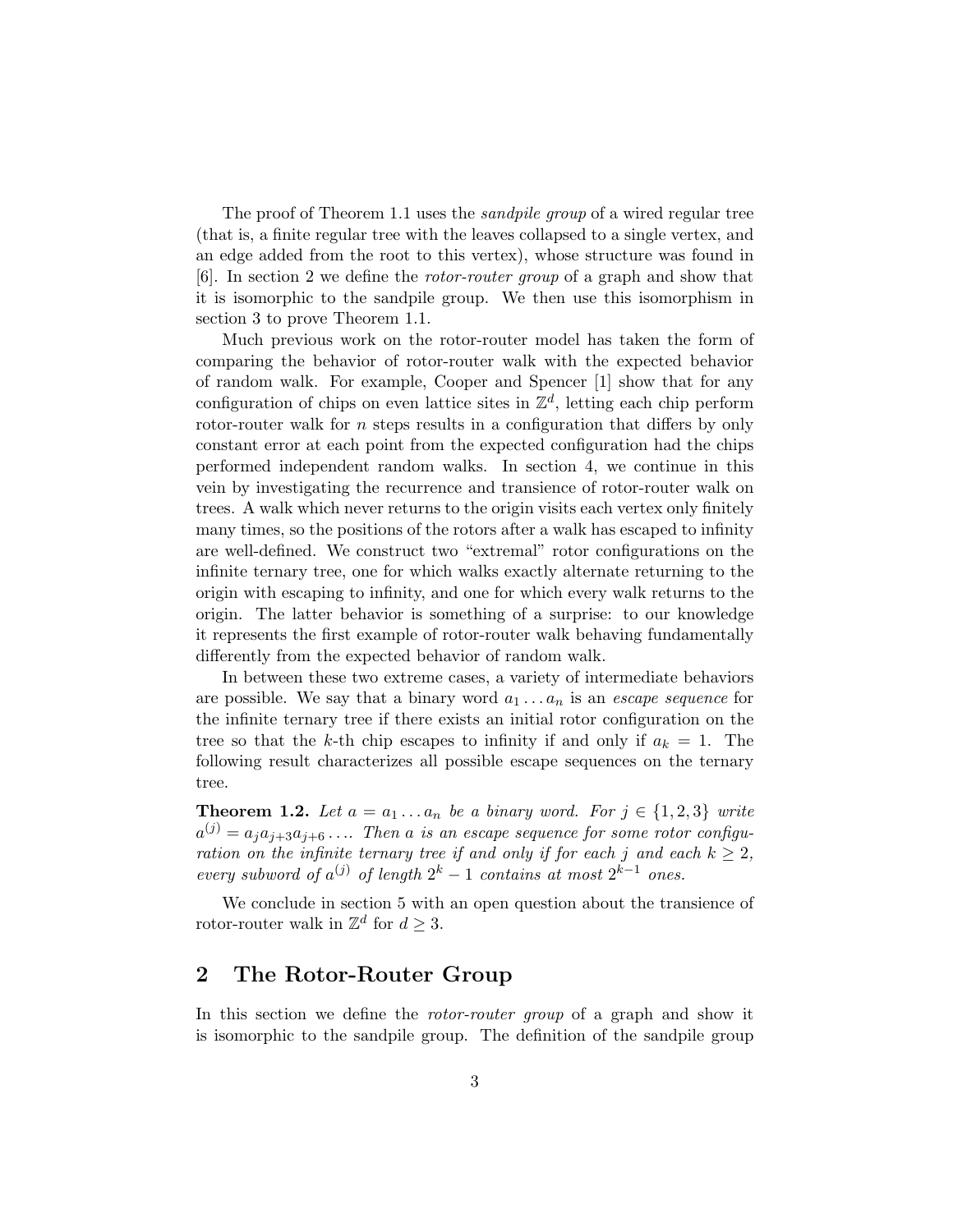is recalled below. In the next section we use this isomorphism together with the results of  $\lceil 6 \rceil$  to study the rotor-router aggregation model on a regular tree. The isomorphism between the rotor-router and sandpile groups, Theorem 2.5, is mentioned in the physics literature; see [9, 10]. To our knowledge the details of the proof are not written down anywhere. While our main focus is on the tree, the isomorphism is just as easily proved for general graphs, and it seems to us worthwhile to record the general proof here.

Let G be a strongly connected finite directed graph, which may have multiple edges but not loops. Fix a vertex  $s$  in  $G$  and call it the sink. To define rotor-router walk on G, for each vertex  $x \neq s$  we fix a cyclic ordering of the edges emanating from x. A rotor configuration  $T$  on  $G$  assigns to each non-sink vertex x an edge  $T(x)$  emanating from x. Each step of the walk then consists of two parts: If the chip is located at  $x$ , we first increment the rotor  $T(x)$  to the next edge in the ordering of the edges emanating from x, and then move the chip along this new edge. Given a rotor configuration  $T$ , write  $e_x(T)$  for the rotor configuration resulting from starting a chip at x and letting it walk according to the rotor-router rule until it reaches the sink. (Note that if the chip visits a vertex infinitely often, it visits all of its outbound neighbors infinitely often; since  $G$  is strongly connected, the chip eventually reaches the sink.)

The set of edges  $\{T(x)\}_{x\neq s}$  in a rotor configuration forms a spanning subgraph of  $G$  in which every vertex except the sink has out-degree one. If this subgraph contains no directed cycles (equivalently, no cycles), we call it an *oriented spanning tree* of  $G$ . Write  $Rec(G)$  for the set of oriented spanning trees of G. Note that as we have defined them, oriented spanning trees are always rooted at the sink (i.e., all paths in the tree lead to the sink).

#### **Lemma 2.1.** If  $T \in Rec(G)$ , then  $e_x(T) \in Rec(G)$ .

*Proof.* Let Y be any collection of vertices of G. If the chip started at x reaches the sink without ever visiting  $Y$ , then the rotors at vertices in Y point the same way in  $e_x(T)$  as they do in T, so they do not form an oriented cycle. If the chip does visit Y, let  $y \in Y$  be the last vertex it visits. Then either  $y = s$ , or the rotor at y points to a vertex not in Y; in either case,  $\Box$ the rotors at vertices in Y do not form an oriented cycle.

We will need slightly more refined information about the intermediate states that occur before the chip falls into the sink. These states may contain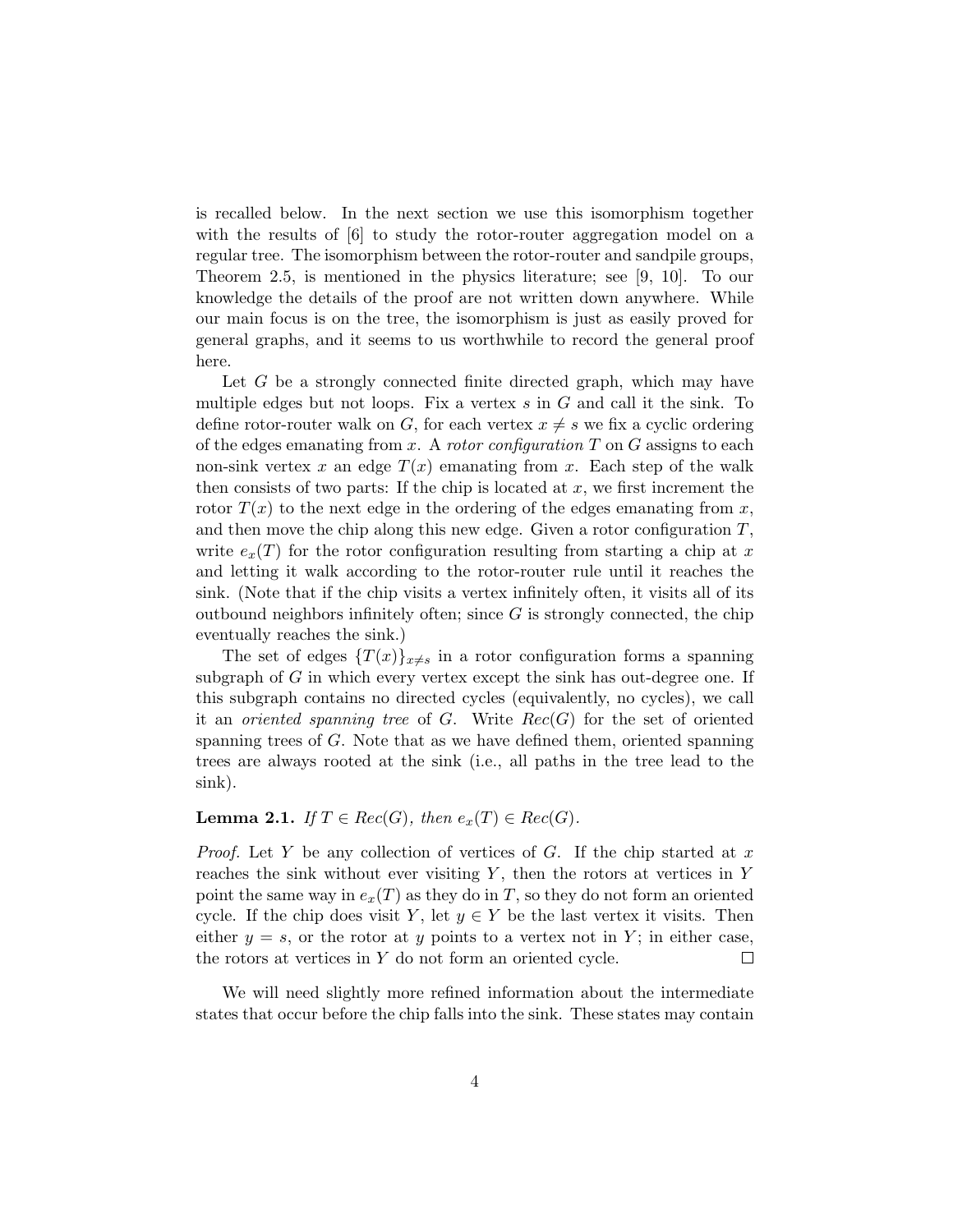oriented cycles, but only of a very restricted form. For a vertex  $x$  we write  $Cyc_x(G)$  for the set of rotor configurations U such that

- (i) U contains an oriented cycle; and
- (ii) If the rotor  $U(x)$  is deleted, the resulting subgraph contains no oriented cycles.

**Lemma 2.2.** Starting from a rotor configuration  $T_0 \in Rec(G)$  with a chip at  $x_0$ , let  $T_k$  and  $x_k$  be the rotor configuration and chip location after k steps of rotor-router walk. Then

- (i) If  $T_k \notin Rec(G)$ , then  $T_k \in Cyc_{x_k}(G)$ .
- (ii) If  $T_k \in Rec(G)$ , then  $x_k \notin \{x_0, \ldots, x_{k-1}\}.$

*Proof.* (i) It suffices to show that any oriented cycle in  $T_k$  contains  $x_k$ . Let Y be any set of vertices of G not containing  $x_k$ . If Y is disjoint from  ${x_0, \ldots, x_{k-1}}$ , then the rotors at vertices in Y point the same way in  $T_k$  as they do in  $T_0$ , so they do not form an oriented cycle. Otherwise, let  $y \in Y$ be the vertex visited latest before time k. The rotor  $T_k(y)$  points to a vertex not in  $Y$ , so the rotors at vertices in  $Y$  do not form an oriented cycle.

(ii) Suppose  $x_k \in \{x_0, \ldots, x_{k-1}\}.$  Let  $y_0 = x_k$ , and for  $i = 0, 1, \ldots$ let  $y_{i+1}$  be the target of the rotor  $T_k(y_i)$ . Then the last exit from  $x_k$  before time k was to  $y_1$ , and by induction if  $y_1, \ldots, y_{i-1}$  are different from  $x_k$ , then  $y_{i-1}$  was visited before time k, and the last exit from  $y_{i-1}$  before time k was to  $y_i$ . It follows that  $y_i = x_k$  for some  $i \geq 1$ , and hence  $T_k$  contains an oriented cycle.  $\Box$ 

**Lemma 2.3.** If  $T_1, T_2 \in Rec(G)$  and  $e_x(T_1) = e_x(T_2)$ , then  $T_1 = T_2$ .

*Proof.* We will show that any  $T \in Rec(G)$  can be recovered from  $e_x(T)$  by reversing one rotor step at a time. Given rotor configurations  $U, U'$  and vertices y, y', we say that  $(U', y')$  is a predecessor of  $(U, y)$  if a chip at y' with rotors configured according to  $U'$  would move to  $y$  in a single step with resulting rotors configured according to  $U$ . Given  $U$  and  $y$ , for each neighbor z of y whose rotor  $U(z)$  points to y, there is a unique predecessor of the form  $(U', z)$ , which we will denote  $P_z(U, y)$ .

Suppose  $(U, y)$  is an intermediate state in the evolution from T to  $e_x(T)$ . If  $U \notin Rec(G)$ , then by case (i) of Lemma 2.2 there is a cycle of rotors  $y \to y_1 \to y_2 \to \ldots \to y_n \to y$  in U. If z is a vertex different from  $y_n$  whose rotor  $U(z)$  points to y, then z is not in this cycle, so the predecessor  $P_z(U, y)$ has a cycle disjoint from its chip location. Thus  $P_z(U, y)$  does not belong to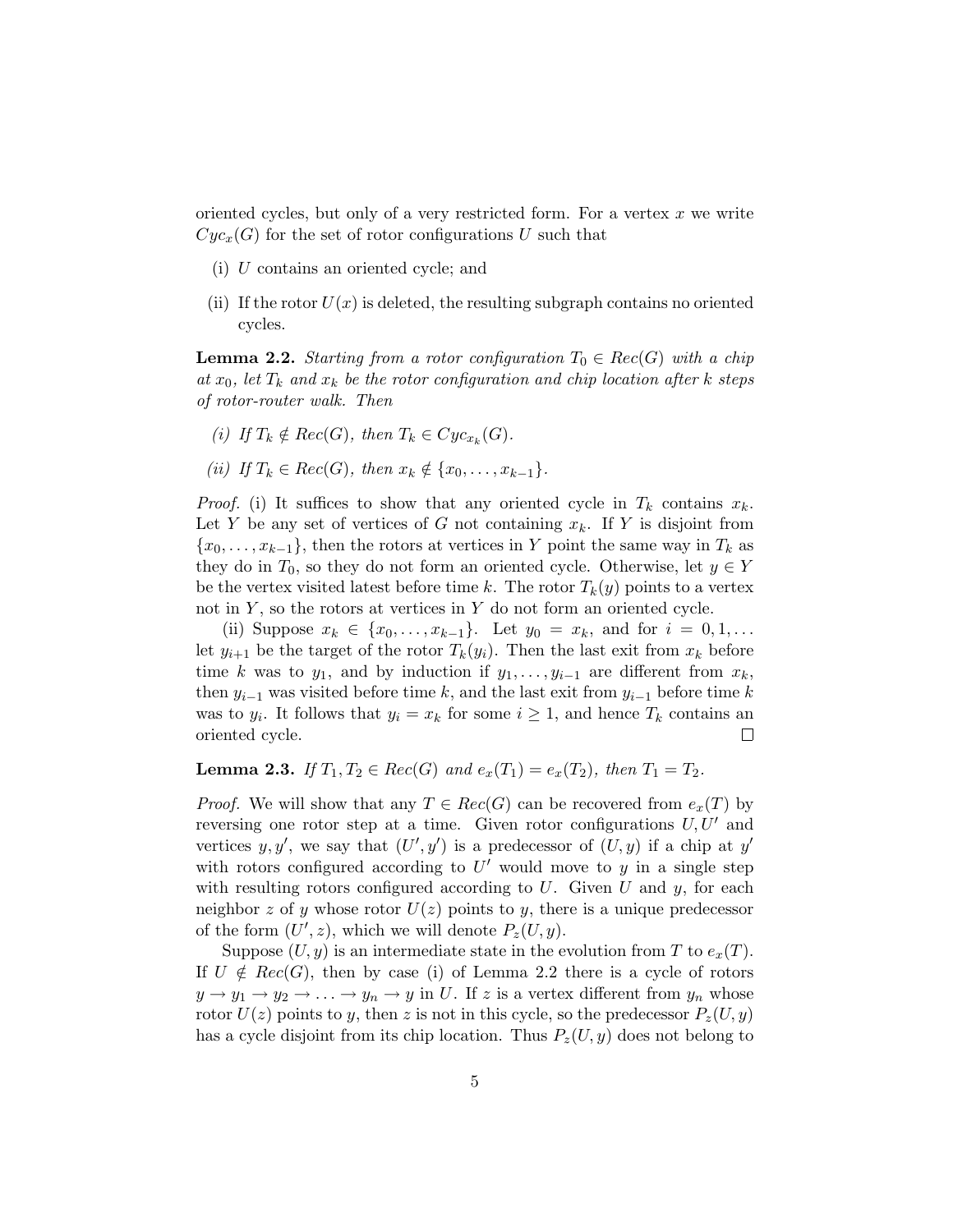$Rec(G)$  or to  $Cyc_z(G)$ , so by Lemma 2.2 it cannot be an intermediate state in the evolution from T to  $e_x(T)$ . The state immediately preceding  $(U, y)$ in the evolution from T to  $e_x(T)$  must therefore be  $P_{y_n}(U, y)$ .

Now suppose  $U \in Rec(G)$ . By case (ii) of Lemma 2.2, U is the rotor configuration when y is first visited. If  $y = x$ , then  $U = T$ . Otherwise, let  $x = x_0 \rightarrow x_1 \rightarrow \ldots \rightarrow x_k = s$  be the path in U from x to the sink. Then the last exit from x before visiting y was to  $x_1$ . By induction, if  $x_1, \ldots, x_{j-1}$  are different from y, then  $x_{i-1}$  was visited before y and the last exit from  $x_{i-1}$ before visiting y was to  $x_j$ . It follows that  $x_j = y$  for some  $j \ge 1$ , and the state immediately preceding  $(U, y)$  must be  $P_{x_{j-1}}(U, y)$ .  $\Box$ 

Thus for any vertex x of G, the operation  $e_x$  of adding a chip at x and routing it to the sink acts invertibly on the set of states  $Rec(G)$  whose rotors form oriented spanning trees rooted at the sink. It is for this reason that we call these states recurrent. We define the *rotor-router group*  $RR(G)$  as the subgroup of the permutation group of  $Rec(G)$  generated by  $\{e_x\}_{x\neq s}$ . For any two vertices x and y, the operators  $e_x$  and  $e_y$  commute; this commutativity is proved in [4] for a broad class of models encompassing both the abelian sandpile and the rotor-router. Hence the group  $RR(G)$  is abelian.

### **Lemma 2.4.**  $RR(G)$  acts transitively on  $Rec(G)$ .

*Proof.* Given  $T_1, T_2 \in Rec(G)$ , for each vertex  $x \neq s$  let  $u(x)$  be the number of rotor turns needed to get from  $T_1(x)$  to  $T_2(x)$ . Let  $v(x)$  be the number of chips ending up at x if  $u(y)$  chips start at each vertex y, with rotors starting in configuration  $T_1$ , and each chip takes a single step. After each chip has taken a single step, the rotors are in configuration  $T_2$ , hence

$$
\left(\prod_{x\neq s} e_x^{u(x)}\right) T_1 = \left(\prod_{x\neq s} e_x^{v(x)}\right) T_2.
$$
  
Letting  $g = \prod_{x\neq s} e_x^{u(x)-v(x)}$  we obtain  $T_2 = gT_1$ .

Given vertices x and y, write  $d_{xy}$  for the number of edges in G from x to y, and write

$$
d_x = \sum_y d_{xy}
$$

for the outdegree of  $x$ .

**Theorem 2.5.** Let G be a strongly connected finite directed graph without loops, let  $RR(G)$  be its rotor-router group, and  $SP(G)$  its sandpile group. Then  $RR(G) \simeq SP(G)$ .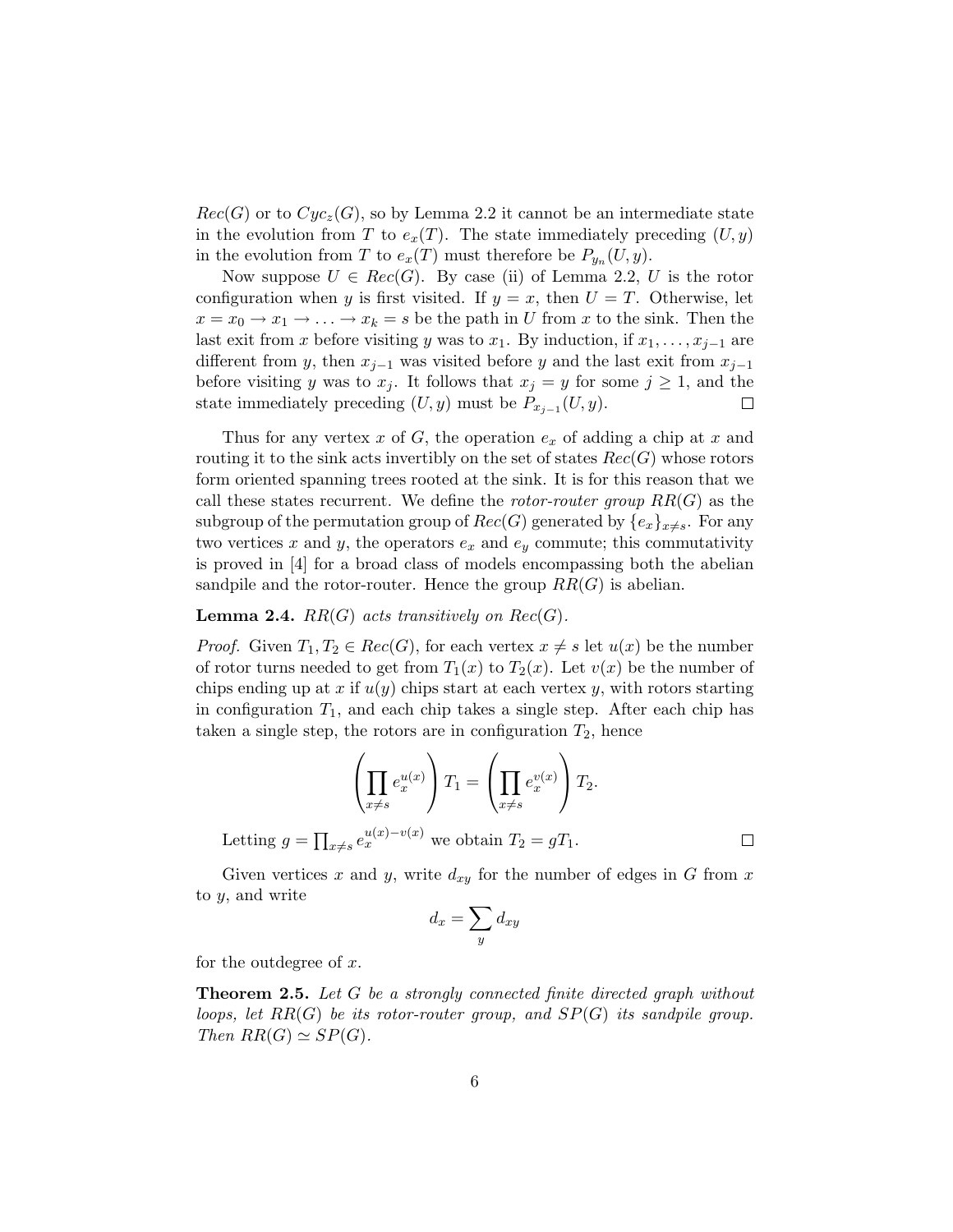*Proof.* Let V be the vertex set of G. The sandpile group of  $G$  [2, 3] is the quotient

$$
SP(G) = \mathbb{Z}^V / (s, \Delta_x)_{x \in V}
$$

where  $s \in V$  is the sink and

$$
\Delta_x = \sum_{y \in V} d_{xy} y - d_x x.
$$

Define  $\phi : \mathbb{Z}^V \to RR(G)$  by

$$
\phi\left(\sum_{x\in V} u_x x\right) = \prod_{x\in V} e_x^{u_x}.
$$

Starting with  $d_x$  chips at a vertex x and letting each chip take one rotorrouter step results in  $d_{xy}$  chips at each vertex y, with the rotors unchanged, hence

$$
e_x^{d_x} = \prod_{y \in V} e_y^{d_{xy}}.
$$

Thus  $\phi(\Delta_x) = Id$ . Since also  $\phi(s) = e_s = Id$ , the map  $\phi$  descends to a map  $\overline{\phi}: SP(G) \to RR(G)$ . This latter map is surjective since  $\phi$  is surjective; to show that  $\bar{\phi}$  is injective, by Lemma 2.4 we have

$$
\#RR(G) \geq \#Rec(G) = \#SP(G),
$$

where the equality on the right is the matrix-tree theorem [11, 5.6.8].  $\Box$ 

# 3 Aggregation on the Tree

Fix  $d \geq 3$ , and let T be the infinite d-regular tree. Fix an origin vertex o in T. In rotor-router aggregation, we grow a cluster of points in  $T$  by repeatedly starting chips at the origin and letting them walk until they exit the cluster. Beginning with  $A_1 = \{o\}$ , define the cluster  $A_n$  inductively by

$$
A_n = A_{n-1} \cup \{x_n\}, \qquad n > 1.
$$

where  $x_n \in T$  is the endpoint of a rotor-router walk started at o and stopped on first exiting  $A_{n-1}$ . We do not change the positions of the rotors when adding a new chip. In this section we use the group isomorphism in Theorem 2.5 to show that  $A_n$  is a perfect ball for suitable values of n (Theorem 3.4).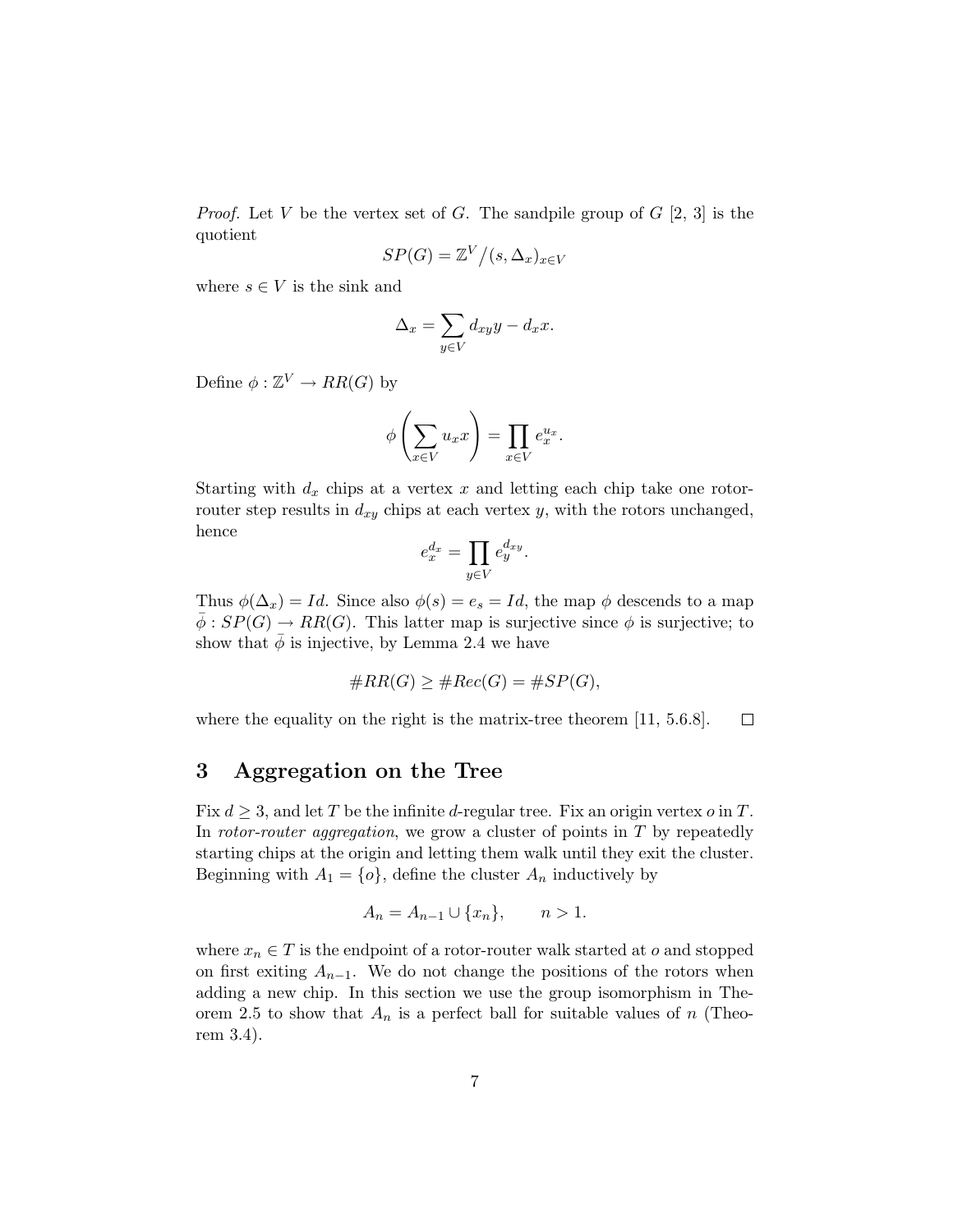A function  $H$  on the vertices of a directed graph  $G$  is *harmonic* at a vertex  $x$  if

$$
d_x H(x) = \sum_{y \in V} d_{xy} H(y),
$$

where  $d_{xy}$  is the number of edges from x to y, and  $d_x$  is the outdegree of x.

**Lemma 3.1.** Let  $G = (V, E)$  be a finite directed graph without loops. Suppose chips on G can be moved by a sequence of rotor-router steps, starting with  $u(x)$  chips at each vertex x and ending with  $v(x)$  chips at each vertex x, in such a way that the initial and final rotor configurations are the same. If  $H$  is a function on  $V$  that is harmonic at all vertices which emitted chips, then

$$
\sum_{x \in V} H(x)u(x) = \sum_{x \in V} H(x)v(x).
$$

*Proof.* Let  $u = u_0, u_1, \ldots, u_k = v$  be the intermediate configurations. If  $u_{i+1}$ is obtained from  $u_i$  by routing a chip from  $x_i$  to  $y_i$ , then

$$
\sum_{x \in V} H(x)(u(x) - v(x)) = \sum_{i} H(x_i) - H(y_i).
$$
 (1)

If the initial and final rotor configurations are the same, then each rotor makes an integer number of full turns, so the sum in (1) can be written

$$
\sum_{i} H(x_i) - H(y_i) = \sum_{x \in V} N(x) \sum_{y \in V} d_{xy} (H(x) - H(y))
$$

where  $N(x) \in \mathbb{Z}_{\geq 0}$  is the number of full turns performed by the rotor at x. By the harmonicity of  $H$ , the inner sum on the right vanishes whenever  $N(x) > 0.$  $\Box$ 

Next we describe our choice of graph  $G$  and harmonic function  $H$ . By the *d*-regular tree of height n we will mean the finite rooted tree in which each non-leaf vertex has  $d-1$  children, and the path from each leaf to the root has  $n-1$  edges. We denote this tree by  $T_n$ . Let  $\hat{T}_n$  be the graph obtained from  $T_n$  by adding a single additional leaf o whose parent is the root r of  $T_n$ . This is an undirected graph; when applying the results above, which are phrased in terms of directed graphs for maximum generality, we think of it as *bidirected*: each edge is replaced by a pair of directed edges pointing in opposite directions.

Denote by  $(X_t)_{t\geq0}$  the simple random walk on  $\hat{T}_n$ , and let  $\tau\geq0$  be the first hitting time of the set of leaves. Fix a leaf  $z \neq o$ , and let

$$
H(x) = \mathbb{P}_x(X_\tau = z) \tag{2}
$$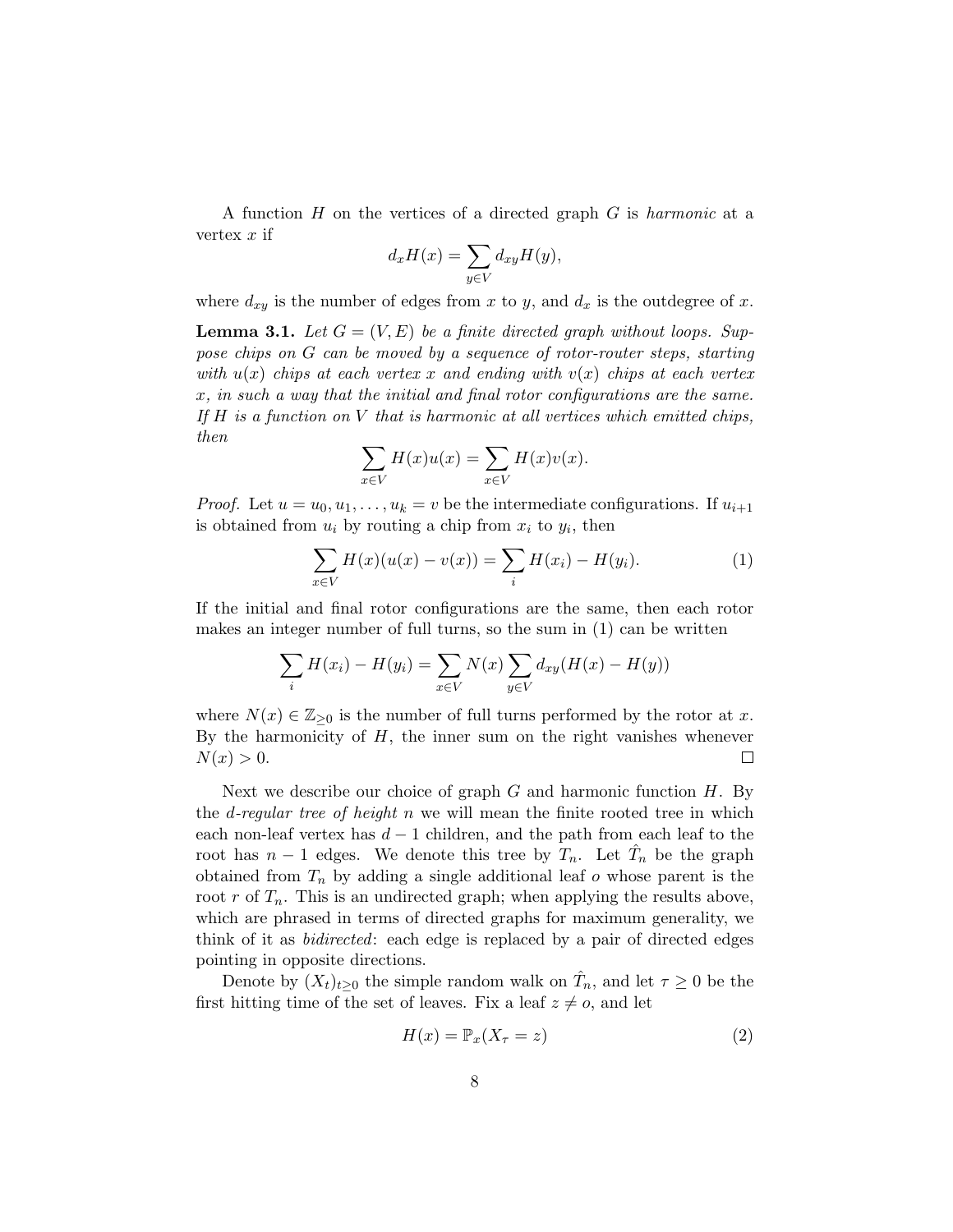be the probability that random walk started at x and stopped at time  $\tau$ stops at z. This function is harmonic at all non-leaf vertices.

We briefly recall the well-known martingale argument from gambler's ruin used to find the value of  $H(r)$ . The process

$$
M_t = a^{-|X_t|}
$$

is a martingale, where  $a = d - 1$  and |x| denotes the number of edges in the path from o to x. Since  $M_t$  has bounded increments and  $\mathbb{E}_r \tau < \infty$ , we obtain from optional stopping

$$
a^{-1} = \mathbb{E}_{r} M_0 = \mathbb{E}_{r} M_{\tau} = p + (1 - p)a^{-n}
$$

where  $p = \mathbb{P}_r(X_\tau = o)$ . Solving for p we obtain

$$
\mathbb{P}_r (X_\tau = o) = \frac{a^{n-1} - 1}{a^n - 1}.
$$
 (3)

In the event that the walk stops at a leaf  $z \neq o$ , by symmetry it is equally likely to stop at any such leaf. Since there are  $a^{n-1}$  such leaves, we obtain from  $(3)$ 

$$
H(r) = \frac{1 - \mathbb{P}_r(X_\tau = o)}{a^{n-1}} = \frac{a - 1}{a^n - 1}.
$$
\n(4)

The *wired d-regular tree* of height n is the graph  $\bar{T}_n$  obtained from  $\hat{T}_n$ by collapsing all the leaves to a single vertex  $s$ , the  $sink$ . We do not collapse edges; thus each neighbor of the sink except for r has  $a = d - 1$  edges to the sink. The proof of Theorem 3.4 will use the following fact about the sandpile group of the wired regular tree.

**Lemma 3.2.** The root r of  $\overline{T}_n$  has order  $\frac{a^n-1}{a-1}$  $\frac{n^n-1}{a-1}$  in the sandpile group  $SP(\bar{T}_n)$ .  $\Box$ Proof. See [6], Proposition 4.2.

The next lemma concerns rotor-router walk on  $\hat{T}_n$  stopped on hitting the leaves. The leaves play the role of sinks, and the dynamics are the same as for rotor-router walk on the wired tree  $\bar{T}_n$ . However, we are interested in counting how many chips stop at each leaf, which is why we preserve the distinction between  $\hat{T}_n$  and  $\bar{T}_n$ . Since the rotors at the leaves play no role, we view our rotor configuration as living on  $\bar{T}_n$ . Such a configuration is acyclic if no two neighboring vertices have rotors pointing to one another; in the notation of the previous section, the acyclic configurations are precisely those in  $Rec(\bar{T}_n)$ .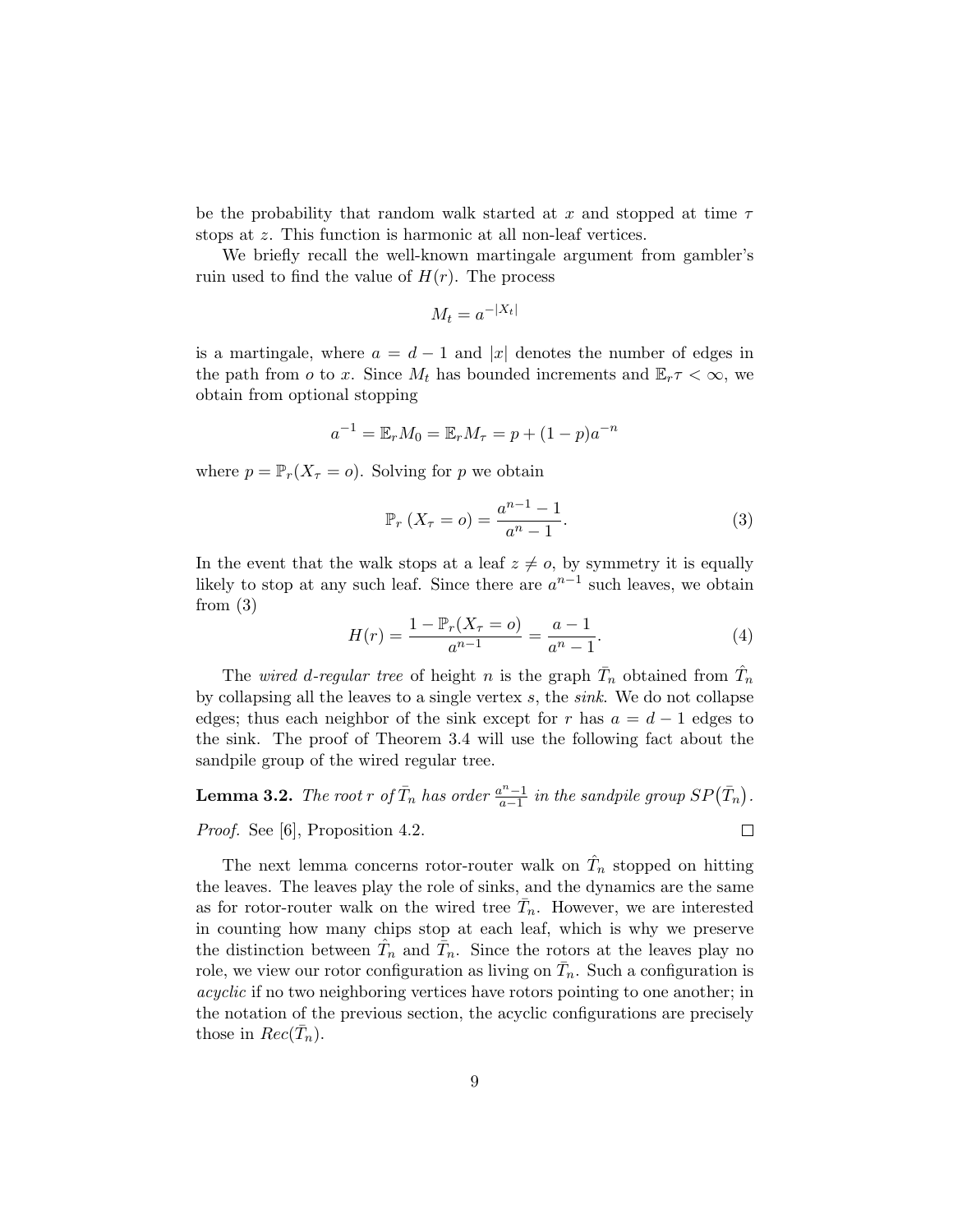**Lemma 3.3.** Let  $a = d - 1$ . Given an acyclic rotor configuration on  $\overline{T}_n$ , starting with  $\frac{a^n-1}{a-1}$  $\frac{a^{n}-1}{a-1}$  chips at the root r of  $\hat{T}_n$ , and stopping each chip when it reaches a leaf, exactly one chip stops at each leaf  $z \neq o$ , and the remaining  $a^{n-1}-1$  $\frac{a-1}{a-1}$  chips stop at o. Moreover, the starting and ending rotor configurations are identical.

*Proof.* By Theorem 2.5 and Lemma 3.2, the element  $e_r \in RR(\bar{T}_n)$  has order  $m = \frac{a^n-1}{a-1}$  $\frac{a^{n}-1}{a-1}$ , so  $e_r^m$  is the identity permutation of  $Rec(\bar{T}_n)$ , hence the starting and ending rotor configurations are identical. Fix a leaf  $z \neq o$  of  $\hat{T}_n$  and let H be the function on vertices of  $\hat{T}_n$  given by (2). Since H is harmonic on the non-leaf vertices, by Lemma 3.1 and (4), the number of chips stopping at z is

$$
\sum H(x)v(x) = \sum H(x)u(x) = \frac{a^n - 1}{a - 1}H(r) = 1.
$$

Since there are  $a^{n-1}$  leaves  $z \neq o$ , the remaining  $\frac{a^{n}-1}{a-1} - a^{n-1} = \frac{a^{n-1}-1}{a-1}$  $\frac{a-1-1}{a-1}$  chips stop at o.

The *principal branches* of the infinite d-regular tree  $T$  are the  $d$  subtrees rooted at the neighbors of the origin. The ball of radius  $\rho$  centered at the origin in  $o \in T$  is

$$
B_{\rho} = \{ x \in T \, : \, |x| \le \rho \}
$$

where  $|x|$  is the number of edges in the path from o to x. Write

$$
b_{\rho} = \#B_{\rho} = 1 + (a+1)\frac{a^{\rho} - 1}{a-1}.
$$

As the following result shows, provided we start with an acyclic configuration of rotors, the rotor-router aggregation cluster  $A_n$  is a perfect ball at those times when an appropriate number of chips have aggregated. It follows that at all other times, the cluster is as close as possible to a ball: if  $b_{\rho} < n < b_{\rho+1}$ then  $B_{\rho} \subset A_n \subset B_{\rho+1}$ .

**Theorem 3.4.** Let  $A_n$  be the region formed by rotor-router aggregation on the infinite d-regular tree, starting from n chips at the origin. If the initial rotor configuration is acyclic, then  $A_{b<sub>o</sub>} = B_{\rho}$  for all  $\rho \geq 0$ .

*Proof.* Define a modified aggregation process  $A'_n$  as follows. Stop the *n*-th chip when it either exits the occupied cluster  $A'_{n-1}$  or returns to  $o$ , and let

$$
A'_n=A'_{n-1}\cup\{x'_n\}
$$

where  $x'_n$  is the point where the *n*-th chip stops. By relabeling the chips, this yields a time change of the original process, i.e.  $A'_n = A_{f(n)}$  for some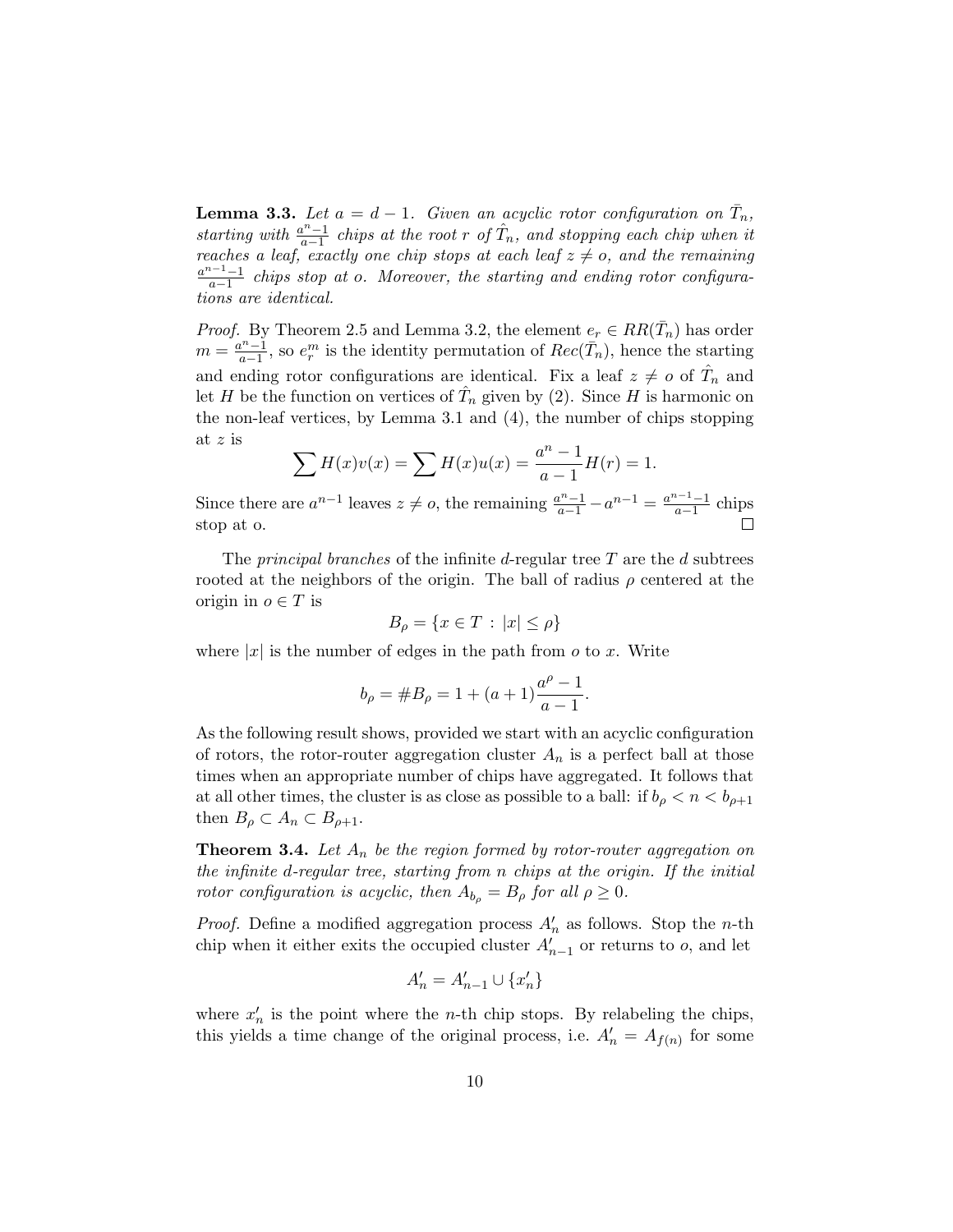sequence  $f(1), f(2), \ldots$  Thus it suffices to show  $A'_{c_{\rho}} = B_{\rho}$  for some sequence  $c_1, c_2, \ldots$  We will show by induction on  $\rho$  that this is the case for

$$
c_{\rho} = 1 + (a+1) \sum_{t=1}^{\rho} \frac{a^t - 1}{a-1},
$$

and that after  $c_{\rho}$  chips have stopped, the rotors are in their initial state. For the base case  $\rho = 1$ , we have  $c_1 = a + 2 = d + 1$ . The first chip stops at o, and the next d stop at each of the neighbors of  $o$ , so  $A'_{d+1} = B_1$ . Since the rotor at o has performed one full turn, it is back in its initial state.

Assume now that  $A'_{c_{\rho-1}} = B_{\rho-1}$  and that the rotors are in their initial acyclic state. Starting with  $c_{\rho}-c_{\rho-1}$  chips at  $o$ , let each chip in turn perform rotor-router walk until either returning to o or exiting the ball  $B_{\rho-1}$ . Then each chip is confined to a single principal branch of the tree, and each branch receives  $\frac{a^{\rho}-1}{a-1}$  $\frac{a^{\nu}-1}{a-1}$  chips. By Lemma 3.3, exactly one chip will stop at each leaf  $z \in B_\rho - \overline{B_{\rho-1}}$ , and the remainder will stop at o. Thus  $A'_{c_\rho} = B_\rho$ . Moreover, by Lemma 3.3, once all chips have stopped, the rotors are once again in their initial state, completing the inductive step.  $\Box$ 

### 4 Recurrence and Transience

In this section we explore questions of recurrence and transience for the rotor-router walk on regular trees. We aim to study to what extent the rotor-router walk behaves as a deterministic analogue of random walk. We find that the behavior depends quite dramatically on the initial configuration of rotors.

A chip performing rotor-router walk starting at the origin  $\rho$  in the infinite d-regular tree either returns to the origin or escapes to infinity within a single principal branch of the tree, leaving the rotors in the other branches unchanged. Therefore, as shown in Figure 1, we focus on a single branch  $Y_n$ of the ball  $B_n$  in the d-regular tree. In the notation of the previous section,  $Y_n$  is the graph obtained from  $\hat{T}_n$  by collapsing all the leaves except for  $o$  to a single vertex, which we label  $b$  for boundary. Starting chips at the root r of  $Y_n$ , and stopping them when they reach either o or b, we will compare the hitting rates of  $o$  and  $b$  for rotor-router walk with the expected hitting rates for random walk.

To each rotor direction we associate an index from  $\{1, \ldots, d\}$ , with direction d corresponding to a rotor pointing to the parent vertex. Rotors cycle through the indices in order. In the ternary tree  $(d = 3)$  we will sometimes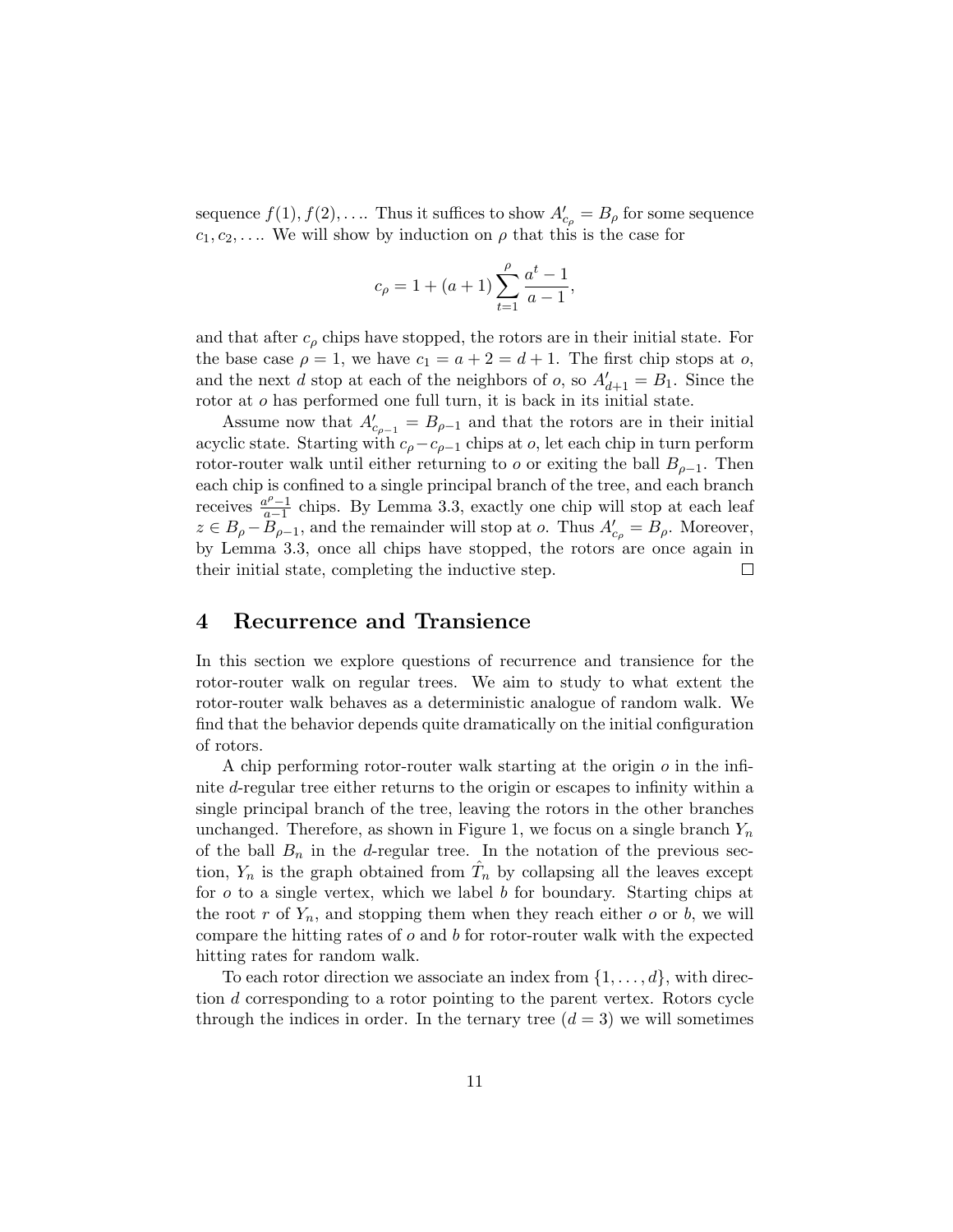Figure 1: The ball  $B_n$  in the regular ternary tree (top), the branch  $Y_n$  (left), and its sub-branches L and R.

refer to the three rotor directions as left (direction 1), right (direction 2) and up (direction 3).

**Lemma 4.1.** Suppose  $d = 3$ . If all rotors in  $Y_n$  initially point in direction 1, then the first  $2^n - 1$  chips started at r alternate, the first stopping at b, the next stopping at o, the next at b, and so on. After this sequence of  $2^n - 1$ walks, all rotors again point in direction 1.

*Proof.* Induct on *n*. In the base case  $n = 2$ , there is only one rotor, which sends the first chip in direction 2 to b, the next chip up in direction 3 to  $o$ , and the third chip in direction 1 to b, at which point the rotor is again in its initial state.

Now suppose that the lemma holds for  $Y_{n-1}$ . Let L and R be the two principal branches of  $Y_n$ . We think of L and R as each having a rotor that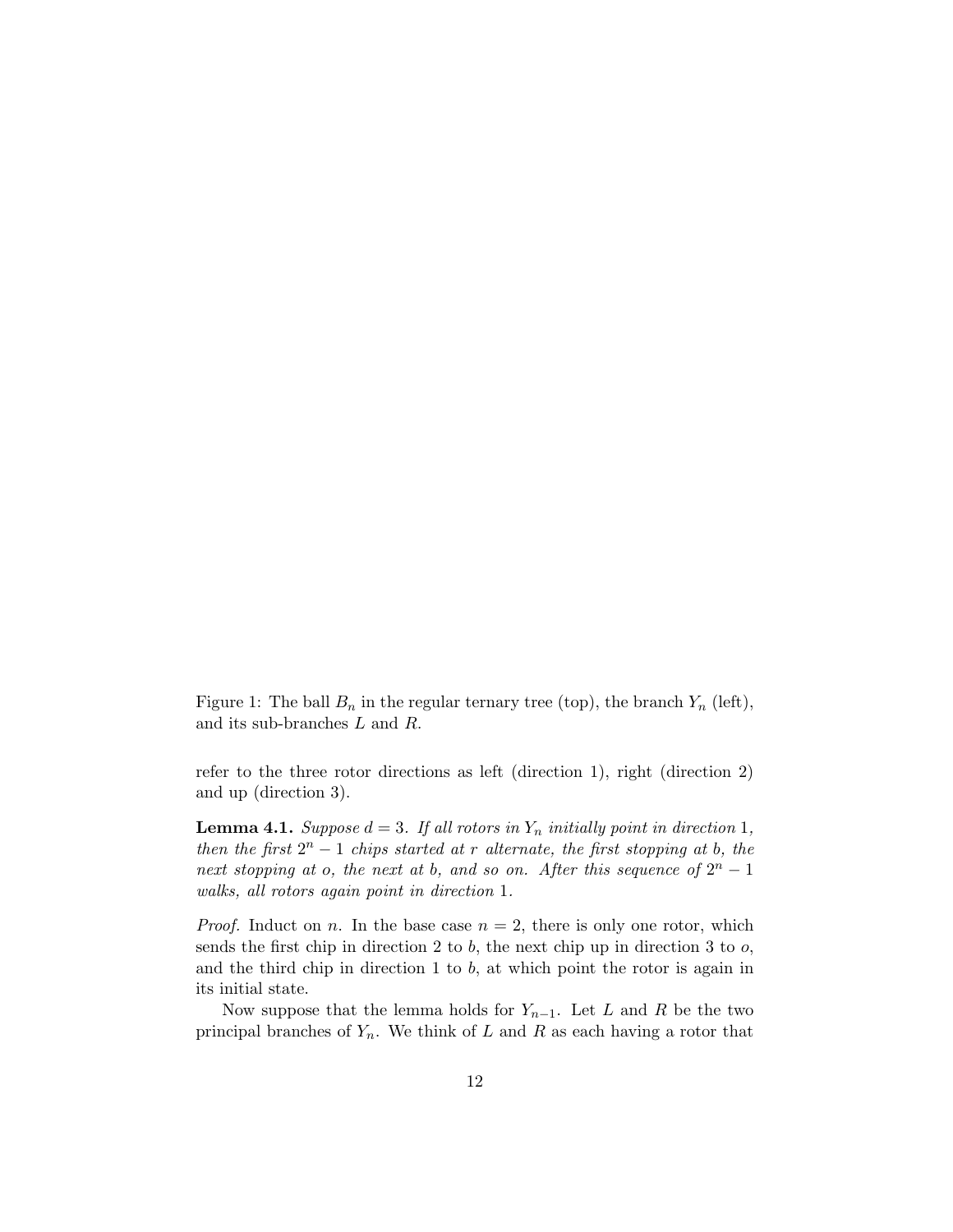Figure 2: The four-chip cycle, which begins after the first chip has been routed to b.

points either to b or back up to r. The initial state of these rotors is pointing to  $r$ . The first chip is sent from the root to  $R$ , which by induction sends it to b. Note that the root rotor is now pointing towards  $R$ , the  $R$ -rotor is pointing to b, and the L-rotor is pointing to r (Figure 2a). We now observe that the next four chips form a pattern that will be repeated. The second chip is sent directly to  $\sigma$  (Figure 2b) and the third chip is sent to L which sends it to b (Figure 2c). The fourth chip is sent to  $R$ , but by induction this chip is returned and then it is sent to  $o$  (Figure 2d). Finally, the fifth chip is sent to L, returned, sent to R, and through to b (Figure 2e). Note that the root rotor is now again pointing towards  $R$ , the  $R$ -rotor is again pointing to  $b$ , and the L-rotor is again pointing to  $r$ . In this cycle of four chips, the two branches  $R$  and  $L$  see two chips apiece. This cycle repeats  $2^{n-2} - 1$  times, and each subtree sees  $2^{n-1} - 2$  chips.

Recall that the first chip was sent to R, so R has seen a total of  $2^{n-1} - 1$ chips. By induction, all the rotors in  $R$  are in their initial configuration. We have sent a total of  $2^n - 3$  chips. The next chip is sent to o, and the last to L, which sends it to b. Now L has seen  $2^{n-1} - 1$  chips, so by induction all of its rotors are in their initial configuration. The root rotor is pointing towards L, its initial configuration. We have sent a total of  $2<sup>n</sup> - 1$  chips,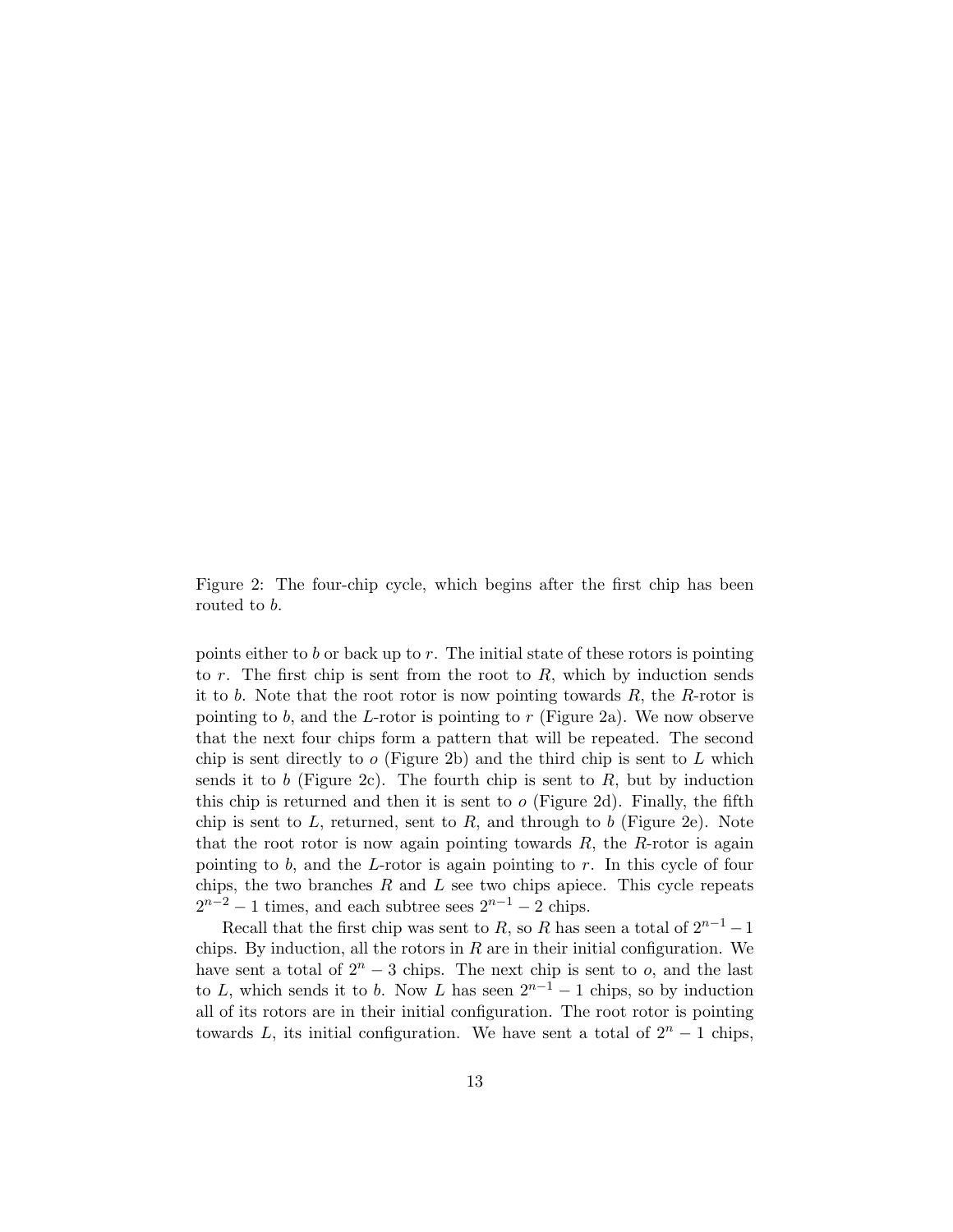alternating between b and o, and all of the rotors of  $Y_n$  are in the initial configuration, so the inductive step is complete.  $\Box$ 

We remark that the obvious generalization of Lemma 4.1 to trees of degree  $d > 3$  fails; indeed, we do not know of a starting rotor configuration on trees of higher degree which results in a single chip stopping at o alternating with a string of  $d-1$  chips stopping at b.

Consider now the case of the infinite ternary tree  $T$ . A chip performing rotor-router walk started at the origin  $o \in T$  must either return to o or escape to infinity visiting each vertex only finitely many times. Thus the state of the rotors after a chip has escaped to infinity is well-defined. We can therefore run a sequence of m rotor-router walks and count the number  $R(m)$ that return to the origin. The following result shows that there is an initial rotor configuration on the tree for which the rotor-router walk behaves as an exact quasirandom analogue to the random walk, in which chips exactly alternate returning to the origin with escaping to infinity.

**Proposition 4.2.** Let  $T$  be the infinite ternary tree, with principal branches labeled  $Y^{(1)}$ ,  $Y^{(2)}$ , and  $Y^{(3)}$  in correspondence with the direction indexing of the rotor at the origin. Set the rotors along the rightmost path to infinity in  $Y^{(3)}$  initially pointing in direction 2, and all remaining rotors initially pointing in direction 1. Let  $E(m)$  be the expected number of chips that return to the origin if m chips perform independent random walks on T. Let  $R(m)$  be the number of chips that return to the origin if m chips sequentially perform rotor-router walks on T. Then  $|E(m) - R(m)| \leq \frac{1}{2}$  for all m.

*Proof.* Lemma 4.1 implies that for the branches  $Y^{(1)}$  and  $Y^{(2)}$ , the chips sent to a given branch alternate indefinitely, with the first escaping to infinity, the next returning to  $o$ , and so on. Likewise, chips sent to  $Y^{(3)}$  will alternate indefinitely, with the first returning to  $o$ , the next escaping to infinity, and so on. Since chips on the full tree  $T$  are routed cyclically through the branches beginning with  $Y^{(2)}$ , we see that the chips too will alternate indefinitely between escaping to infinity and returning to the origin, with the first escaping to infinity. Thus  $R(m) = \left\lfloor \frac{m}{2} \right\rfloor$ . Taking  $n \to \infty$  in (3) we obtain  $E(m) = \frac{m}{2}$ , and the result follows.  $\Box$ 

**Lemma 4.3.** For any  $d \geq 3$ , if all rotors in  $Y_n$  initially point in direction  $d-1$ , then the first  $n-1$  chips started at r all hit o before hitting b. After these  $n-1$  chips have stopped at o, the final rotors all point in direction d.

*Proof.* Induct on n. In the base case  $n = 2$ , the first chip steps directly from  $r$  to  $o$ , leaving the single rotor pointing in direction  $d$ . Now suppose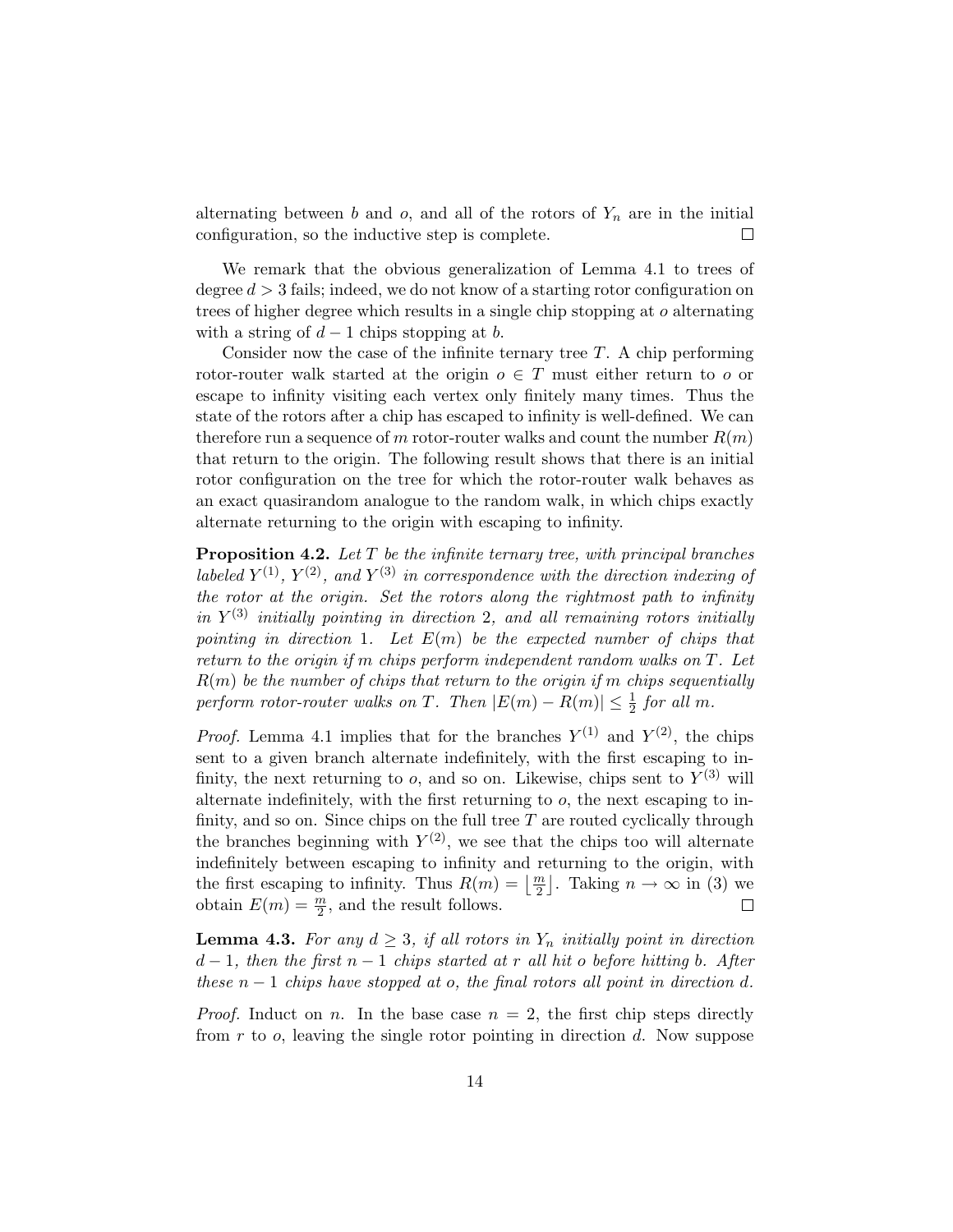the lemma holds for  $Y_{n-1}$ . Let  $Z_1, \ldots, Z_{d-1}$  be the principal branches of  $Y_n$ . The first chip placed at  $r$  is sent directly to  $o$ . By the inductive hypothesis, the first  $n-2$  chips that are sent to each branch  $Z_i$  are returned to r before hitting b. Thus each of the next  $n-2$  chips started at r is sent to  $Z_1$ , returned to r, sent to  $Z_2$ , and so on until it is sent to  $Z_{d-1}$ , returned to r and then routed to  $o$ . The root rotor now points in direction  $d$ , and since each branch  $Z_i$  received exactly  $n-2$  chips, its final rotors all point in direction d by the inductive hypothesis.  $\Box$ 

Our next result shows that, perhaps surprisingly, the initial rotors can be set up so as to make rotor-router walk on the d-regular tree recurrent.

**Proposition 4.4.** On the infinite d-regular tree  $T$ , if all rotors initially point in direction  $d-1$ , then every chip in an infinite succession of chips started at the origin eventually returns to the origin.

*Proof.* By Lemma 4.3, for each n, the n-th chip sent to each principal branch Y returns to the origin before hitting height  $n + 1$  of T.  $\Box$ 

Note also that if all the rotors in the first  $n-1$  levels of T initially point in direction  $d-1$ , and all remaining rotors initially point in direction d, then after  $n-1$  chips have been sent to a given branch Y and returned to the origin, by Lemma 4.3 all rotors in  $Y$  point in direction  $d$ , so the next chip sent to Y escapes to infinity.

We continue our exploration of recurrence and transience on the infinite ternary tree T, allowing now for arbitrary rotor configurations. We focus on a single principal branch Y of the infinite tree, rooted at a neighbor  $r$  of the origin  $o \in T$ . We include the edge  $(o, r)$  in Y, so that r has degree d in  $Y$ , and  $\sigma$  has degree one. Thus each chip started at the origin will move to r on its first step. Given a rotor configuration on Y , we define the escape sequence for the first n chips to be the binary word  $a = a_1 \ldots a_n$ , where for each  $j$ ,

$$
a_j = \begin{cases} 0, & \text{if the } j^{th} \text{ chip returns to the origin;} \\ 1, & \text{if the } j^{th} \text{ chip escapes to infinity.} \end{cases}
$$

As noted previously, a chip that does not return to the origin visits each vertex of  $T$  only finitely many times, so  $\alpha$  is well-defined.

We define a map  $\psi$  associating to an escape sequence  $a = a_1 \dots a_n$  a pair of shorter sequences. First, we rewrite  $a$  as the concatenation of subwords  $b_1 \cdots b_m$  where each  $b_j \in \{0, 10, 110\}$ . Since at least one of any three consecutive chips entering  $Y$  is routed back to the origin by the rotor at the root  $r$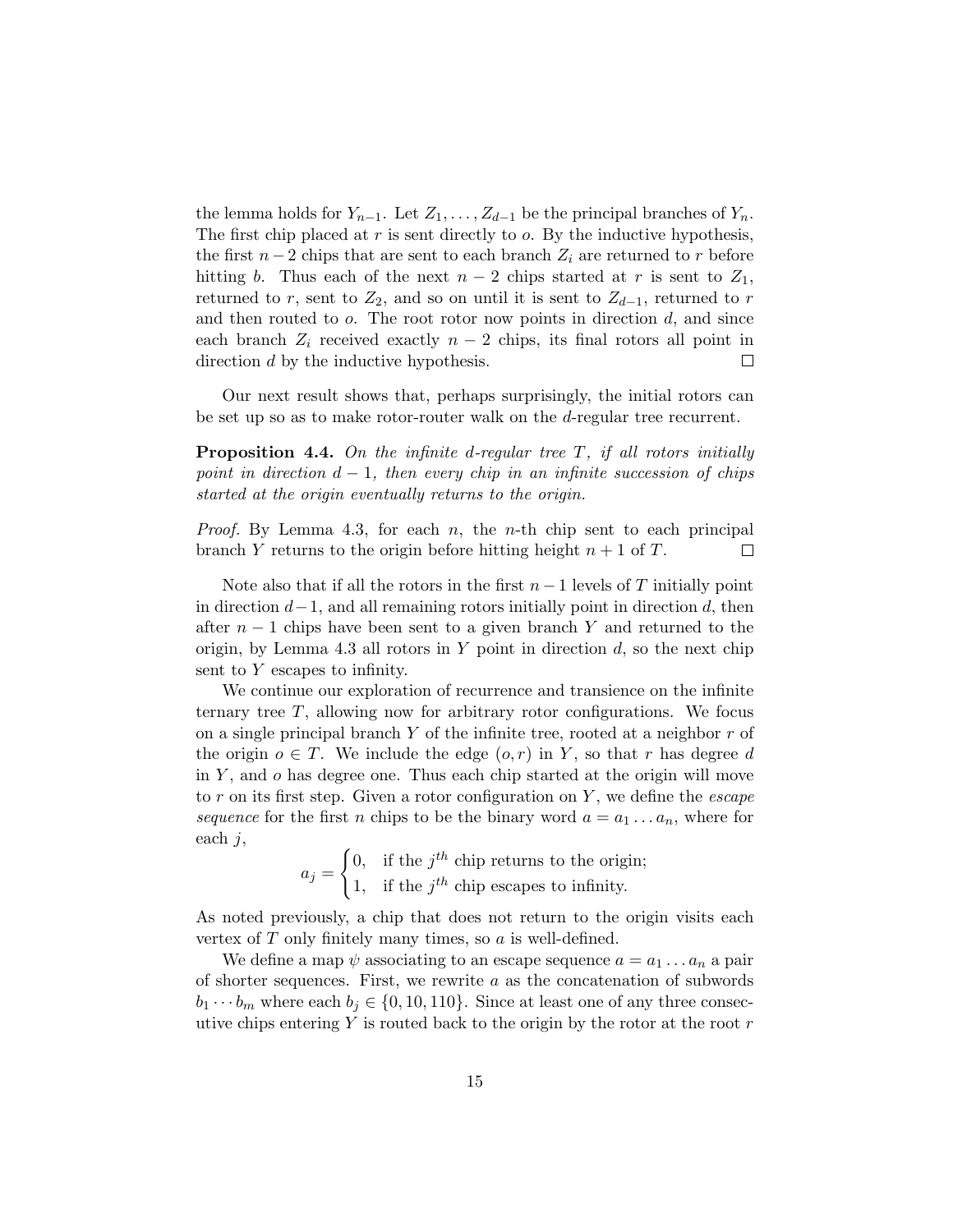of  $Y$ , at most two of any three consecutive letters in an escape sequence  $a$ can be ones. Therefore, any escape sequence can be factored in this way up to the possible concatenation of an extra 0. Now we define  $\psi(a) = (c, d)$  by

$$
(c_j, d_j) = \begin{cases} (0, 0), & \text{if } b_j = 0\\ (1, 1), & \text{if } b_j = 110\\ (0, 1), & \text{if } b_j = 10 \text{ and } \# \{i < j | b_i = 10\} \text{ is odd} \\ (1, 0), & \text{if } b_j = 10 \text{ and } \# \{i < j | b_i = 10\} \text{ is even.} \end{cases} \tag{5}
$$

In the other direction, given a pair of binary words  $c$  and  $d$ , each of length m, define  $\phi(c, d) = b_1 \cdots b_m$ , where

$$
b_j = \begin{cases} 0, & \text{if } (c_j, d_j) = (0, 0) \\ 10, & \text{if } (c_j, d_j) = (1, 0) \text{ or } (0, 1) \\ 110, & \text{if } (c_j, d_j) = (1, 1). \end{cases}
$$

Note that  $\phi$  is a left inverse of  $\psi$ , i.e.  $\phi \circ \psi(a) = a$ , up to possible concatenation of an extra 0.

**Lemma 4.5.** Let Y be a principal branch of the infinite ternary tree. Fix a rotor configuration on Y with the root rotor pointing to o. Let c and d be the escape sequences for the configurations on the left and right sub-branches of Y, respectively. Then  $\phi(c, d)$  is the escape sequence for the full branch Y.

*Proof.* We claim that each word  $b_j$  is the escape sequence for the  $j<sup>th</sup>$  full rotation of the root rotor. Note that after the root rotor has performed  $j-1$ full rotations, each of the sub-branches L and R of Y has seen exactly  $j-1$ chips, so the next chip sent to  $L$  (resp. R) will either return to  $r$  or escape to infinity accordingly as  $c_j = 0$  or  $c_j = 1$  (resp.  $d_j = 0$  or  $d_j = 1$ ).

Consider first the case  $(c_i, d_i) = (0, 0)$ . After j – 1 full rotations of the root rotor, the next chip that enters  $Y$  will be routed first to  $L$ , then returned to  $r$ , sent to  $R$ , returned to  $r$ , and finally routed back up to the origin. The root rotor has now performed a full turn, with corresponding escape sequence  $b_i = 0$ . If  $(c_i, d_i) = (1, 0)$ , the next chip entering Y will be routed to  $L$ , where it escapes to infinity. The following chip will be routed to R and then back up to the origin, completing a full rotation of the root rotor. In this case we have escape sequence  $b_i = 10$ . If  $(c_i, d_i) = (0, 1)$ , the next chip entering Y will be routed to  $L$ , back up to  $r$ , and then to R where it escapes to infinity. The following chip will be routed directly up to the origin leaving the root rotor pointing up once again. Again, in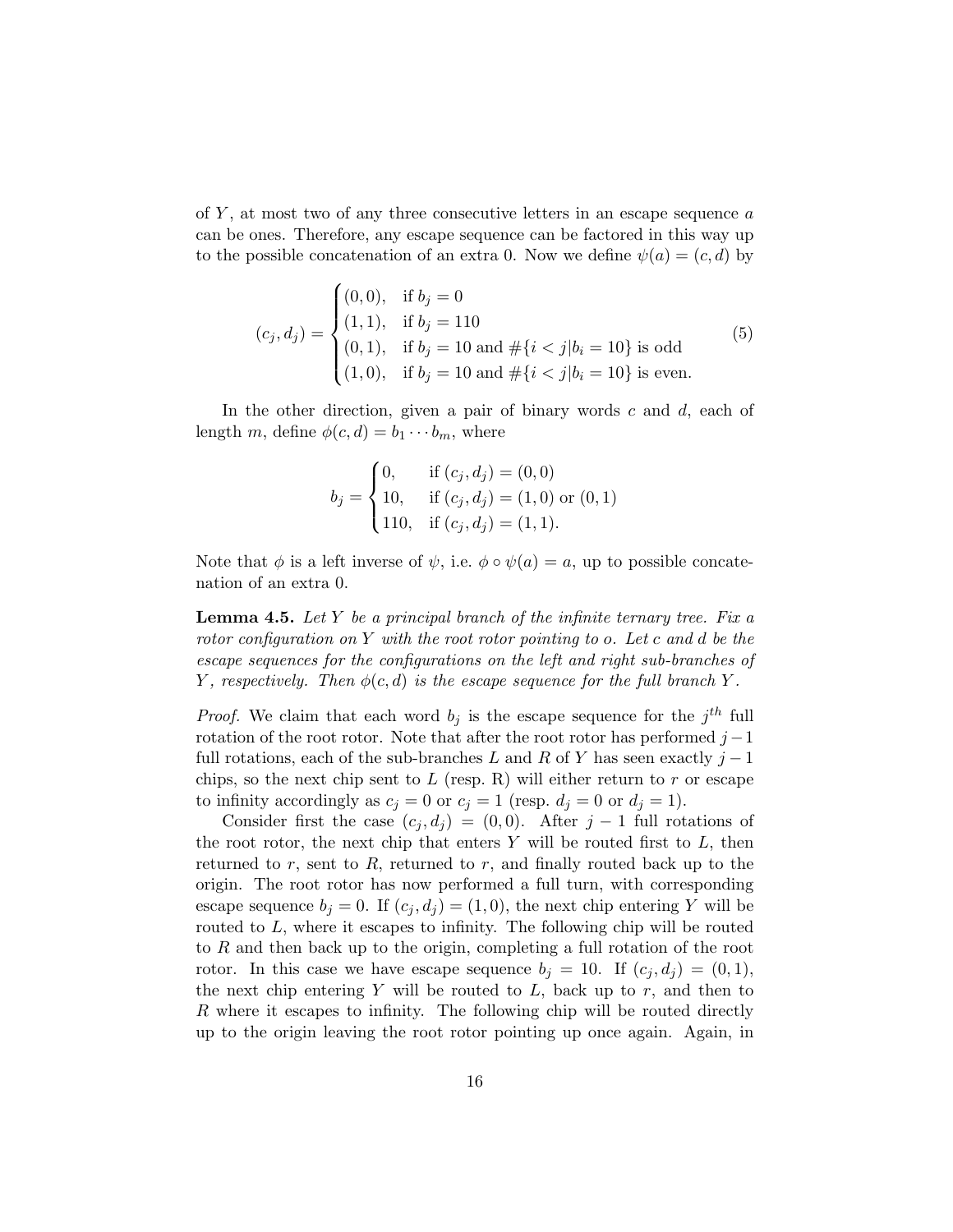this case  $b_j = 10$ . Finally, if  $(c_j, d_j) = (1, 1)$ , the next two chips entering Y will escape to infinity, the first through  $L$  and the second through  $R$ . The following chip will be routed directly up to the origin, once again leaving the root rotor pointing up. In this case we have  $b_j = 110$ .  $\Box$ 

To adapt Lemma 4.5 to the case when the root rotor is not pointing up, we define *extended escape sequences*  $c'$  and  $d'$  associated to the two subbranches. If the root rotor initially points to L, let  $c' = 0c$  and  $d' = d$ . If the root rotor initially points to R, let  $c' = 0c$  and  $d' = 0d$ . Then  $a = \phi(c', d')$ is the escape sequence of the full branch  $Y$ .

We now introduce the condition that is central to characterizing which words can be escape sequences:

> any subword of length  $2^k - 1$  contains at most  $2^{k-1}$  ones  $(P_k)$

We next show that the map  $\psi$  preserves this requirement.

**Lemma 4.6.** Let a be a binary word satisfying  $(P_k)$  and let  $\psi(a) = (c, d)$ as defined in (5). Then c and d each satisfy  $(P_{k-1})$ .

*Proof.* Let c' be a subword of c of length  $2^{k-1} - 1$  and let d' be the corresponding subword of d. Let  $a' = \phi(c', d')$ , which is a subword of a0. The formula for  $\phi$  guarantees that  $a'$  has one zero for each letter of  $c'$ , so  $a'$  has exactly  $2^{k-1} - 1$  zeros. Since the last letter of  $a'$  is zero, and a satisfies  $(P_k)$ , it follows that  $a'$  has at most  $2^{k-1}$  ones (else after truncating the final zero, the suffix of a' of length  $2^k - 1$  has at most  $2^{k-1} - 2$  zeros, hence at least  $2^{k-1} + 1$  ones).

Let m be the number of ones in  $c'$ . Since the instances of  $(0, 1)$  and  $(1, 0)$ alternate in the formula for  $\psi(a) = (c, d)$ , it follows that d' must have at least  $m-1$  ones. Since the number of ones in  $c'$  and  $d'$  combined equals the number of ones in a', we obtain  $2m - 1 \leq 2^{k-1}$ , hence  $m \leq 2^{k-2}$ . The same argument with the roles of c and d reversed shows that d has at most  $2^{k-2}$  $\Box$ ones.

**Lemma 4.7.** Let  $a = a_1 \ldots a_n$  be a binary word of length n. Then a is an escape sequence for some rotor configuration on the infinite branch Y if and only if a satisfies  $(P_k)$  for all k.

*Proof.* Suppose a is an escape sequence. We prove that a satisfies  $(P_k)$  for each k by induction on k. That a satisfies  $(P_1)$  is trivial. Now suppose that every escape sequence satisfies  $(P_{k-1})$ , and let c and d be the extended escape sequences of the left and right sub-branches respectively. Then  $a = \phi(c, d)$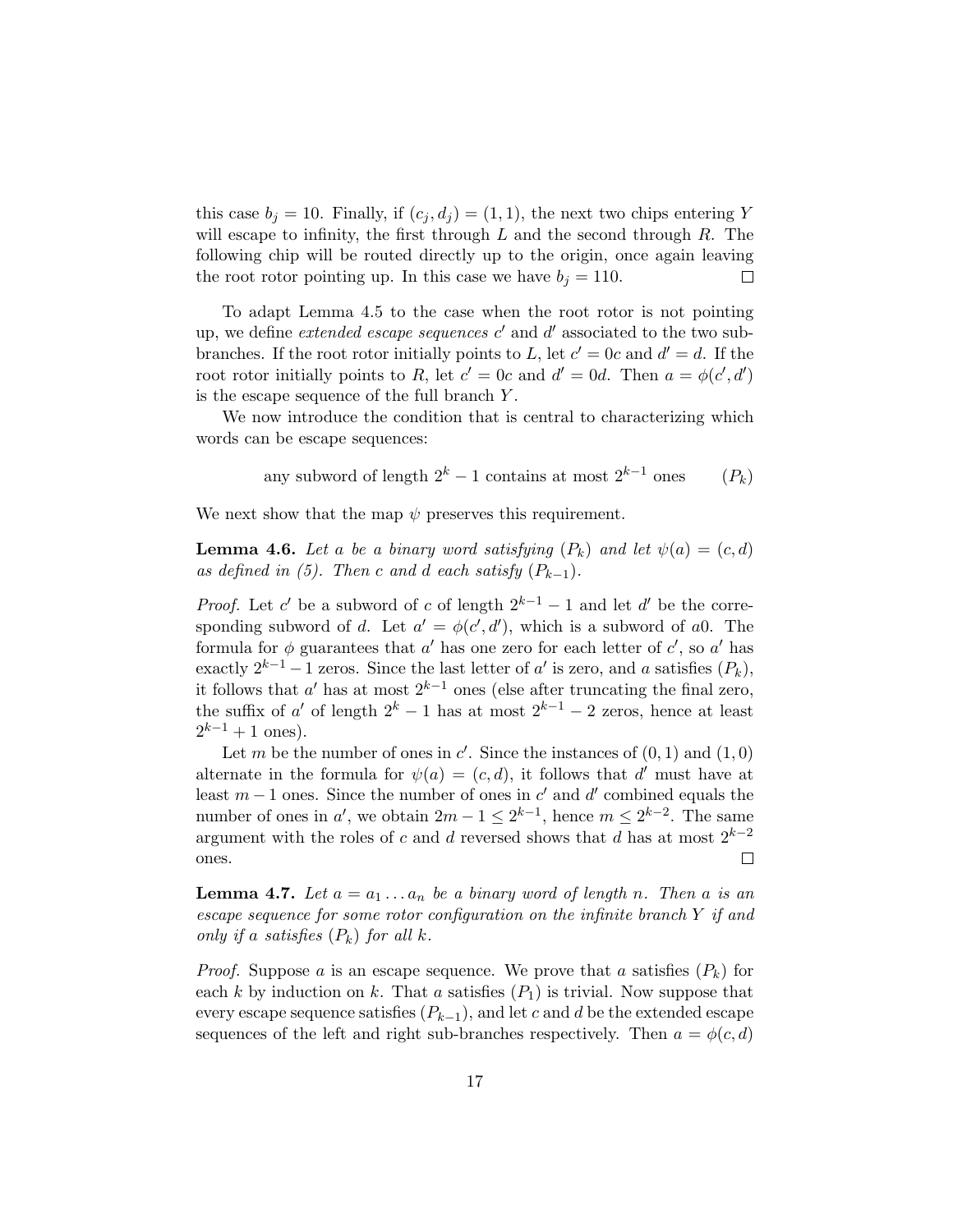up to the possible concatenation of an extra zero. Let  $a'$  be a subword of  $a$ of length  $2^k - 1$ , and let  $\psi(a') = (c', d')$ . Then there are words  $c''$  and  $d''$  each of which is a subword of c or d, and which are equal to  $c'$  and  $d'$ , respectively, except possibly in the first letter; moreover the first letters satisfy  $c'_1 \leq c''_1$ and  $d'_1 \leq d''_1$ .

By the formula for  $\psi$ , the number of ones in a' is the sum of the number of ones in c' and d'. If c' has length at most  $2^{k-1} - 1$ , then since c and d satisfy  $(P_{k-1})$ , each of c' and d' has at most  $2^{k-2}$  ones, and therefore a' has at most  $2^{k-1}$  ones. On the other hand, if c' has length at least  $2^{k-1}$ , then the number of zeros in a' is at least  $2^{k-1} - 1$ . Thus a' has at most  $2^{k-1}$  ones, so a satisfies  $(P_k)$ .

The proof of the converse is by induction on n. For  $n = 1$  the statement is trivial. Suppose that every binary word of length  $n-1$  satisfying  $(P_k)$  for each k is an escape sequence. Then by Lemma 4.6,  $\psi(a) = (c, d)$  gives a pair of binary words each satisfying  $(P_k)$  for all k. If c and d have length  $n-1$ or less, then they are escape sequences by induction, hence  $a$  is an escape sequence by Lemma 4.5. If c and d are of length n, then the definition of  $\psi$ implies that  $a_j = 0$  for all  $j < n$ , in which case a is an escape sequence by the remark following Proposition 4.4.  $\Box$ 

We can now establish our main result characterizing all possible escape sequences on the infinite ternary tree.

**Theorem 4.8.** Let  $a = a_1 \ldots a_n$  be a binary word. For  $j \in \{1,2,3\}$  write  $a^{(j)} = a_j a_{j+3} a_{j+6} \ldots$  Then a is an escape sequence for some rotor configuration on the infinite ternary tree T if and only if each  $a^{(j)}$  satisfies  $(P_k)$ for all k.

*Proof.* Let  $Y^{(1)}$ ,  $Y^{(2)}$ , and  $Y^{(3)}$  be the three principal branches of T assigned so that the rotor at the origin initially points to  $Y^{(3)}$ . Then a is the escape sequence for T if and only if  $a^{(j)} = a_j a_{j+3} a_{j+6} \dots$  is the escape sequence for  $Y^{(j)}$ . The result now follows from Lemma 4.7. П

## 5 Concluding Remark

We conclude with an open question. While Theorem 4.8 completely characterizes the possible escape sequences for rotor-router walk on the infinite ternary tree, we know nothing about the possible escape sequences for rotor-router walk on another natural class of transient graphs, namely  $\mathbb{Z}^d$ for  $d \geq 3$ . The open question is this: does there exist a rotor configuration on  $\mathbb{Z}^d$  for  $d \geq 3$ , analogous to the configuration on the tree described in